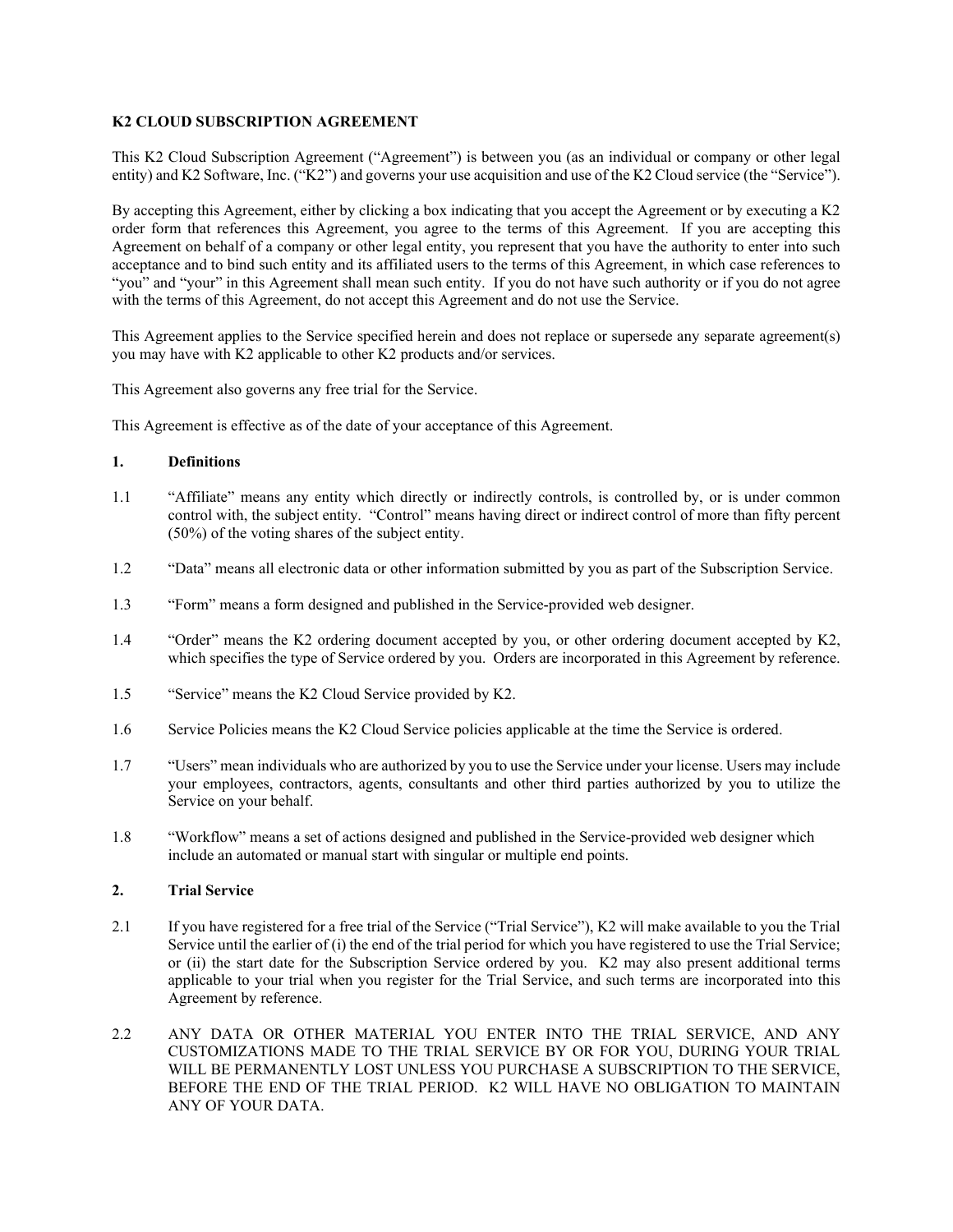2.3 Notwithstanding anything to the contrary, the Trial Service is provided "as-is" with no warranty of any kind.

### **3. Subscription Service**

- 3.1 K2 shall make the Service available to you and your Affiliates pursuant to this Agreement, the Service Policies, and the applicable Order during the subscription term. You acknowledge and agree that you have not relied on any future availability of any functionality or features of the Services in ordering the Subscription Service from K2.
- 3.2 Unless otherwise specified in the applicable Order, the Service is purchased as a subscription based on the specified number of Users for up to the specified number of Workflows and Forms. You may add additional Users to your Service subscription during the applicable subscription term at the same pricing scale as that for the previously-acquired Users, prorated for the remainder of the subscription term in effect at the time the additional User subscriptions are added. The subscription for the added Users will terminate at the same time as the previously-acquired subscriptions. User subscriptions are for designated Users only and cannot be shared or used by more than one User but may be reassigned to new Users replacing former Users who will no longer access or use the Service. Increasing the number of Workflows and Forms may require you to subscribe to a different subscription tier.
- 3.3 K2 will provide basic technical support for the Service as specified in the Service Policies.
- 3.4 K2 will maintain appropriate administrative and technical safeguards to maintain the security, confidentiality and integrity of your Data. K2 shall not monitor, access or modify your Data or usage of the Service except to provide the Service, address technical issues with the Service, at your request or with your permission, or as compelled by law as specified in Section 6.
- 3.5 You shall use the Service only for your own internal business operations, be responsible for Users' compliance with the terms of this Agreement, be responsible for all aspects of your Data and how you acquired your Data, prevent unauthorized access to or use of the Service, use the Service only in according to the documentation for the Service and this Agreement, comply with applicable laws and other regulations.
- 3.6 You shall not (i) allow anyone other than Users to use the Service; (ii) sell, resell, license, sublicense, rent, lease or share the Service, or use the Service as an application service or outsourcing offering; (iii) use the Service to store or send any infringing, libelous or otherwise tortious or unlawful data or material, or any data or material in violation of third party privacy rights, or to send junk mail or spam; (iv) use the Service to store or send any computer viruses, time bombs, worms, Trojan horse code, and/or other malicious or harmful code, macros, scripts, files, programs or agents; (v) attempt to gain unauthorized access to the Service or applicable infrastructure; or (vi) interfere with or disrupt the delivery of the Service or any data or other material utilized or stored by the Service. You shall not cause or permit the reverse engineering, decompilation or disassembly of the Service or any portion thereof, except and only to the extent that such activity is expressly permitted by applicable law. You shall not disclose results of any Service benchmark tests without K2's prior written consent. The Service may not be used for purposes of competitive analysis or development of a competitive offering.
- 3.7 Subject to your limited rights to the Service as expressly granted under this Agreement and the applicable Order, K2 reserves all rights, title and interest in and to the Service, included all related intellectual property rights.
- 3.8 Unless otherwise specified, (a) a quantity in an Order refers to the number of Users licensed to use the Service, and the Service may not be accessed by more than that number of Users, (b) a User's password may not be shared with any other individual, and (c) a User identification may be reassigned to a new individual replacing one who no longer requires ongoing use of the Service. If you exceed your contractual User limit, you will execute an Order for additional Users promptly upon K2 request, and/or pay any invoice for additional Users in accordance with Section 4 (Fees and Payments).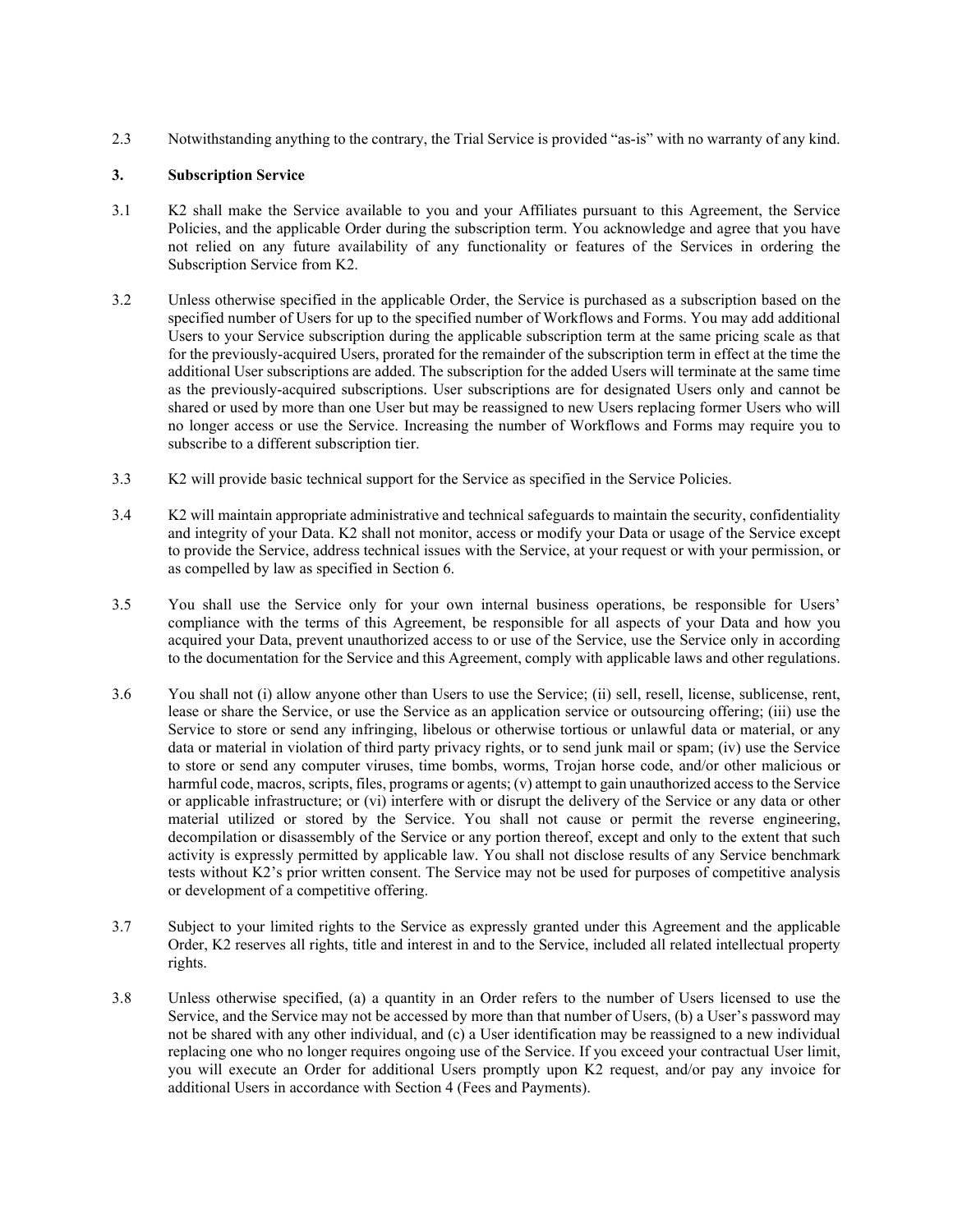3.9 Some products and services offered by third parties may be used with the Service ("Third Party Products"). Any acquisition and/or use of such Third Party Products, and any exchange of data between you and the Third Party Product provider, is solely between you and the Third Party Product provider. K2 does not warrant or support Third Party Products. If you install or enable Third Party Products for use with the Service, you acknowledge and agree that K2 may allow providers of such Third Party Products to access your Data as required for the operation of such Third Party Products with the Service. K2 is not responsible for any such access by Third Party Product providers.

## **4. Fees and Payments**

- 4.1 You agree to pay all fees specified in all Orders by the designated due date. Except as may be otherwise provided in a specific Order (i) fees are due 30 days from the invoice date; (ii) fees are based on the purchased Service and number of Users, and not on actual use; (iii) your payment obligations are non-cancelable and the fees paid non-refundable; and (iv) the number of User subscriptions purchased may not be decreased during the applicable subscription term specified in the Order.
- 4.2 Fees not received by the due date may accrue late interest at the lesser of 1.5% of the outstanding balance per month, or the maximum rate allowed by law, from the payment due date until payment is made in full. You shall pay on demand K2's reasonable attorney fees and other costs incurred by K2 to collect any fees due to K2 under this Agreement following your breach of the payments terms specified herein.
- 4.3 K2 may elect to suspend your use of the Service if your payment obligations are 30 or more days past due, until such amounts are paid in full.
- 4.4 Fees for the Service do not include applicable taxes or other governmental fees. You are responsible for paying any and all federal, state and local sales, use, license, ad valorem, value-added, property or other similar taxes, duties and charges (collectively "Taxes") resulting from this Agreement, your use of the Service or the fees paid to K2 under this Agreement, except for taxes based on K2's income, employees and property. If K2 has the legal obligation to collect or pay Taxes for which you are responsible, you agree to pay such amounts upon invoice from K2, unless you provide a valid tax exemption certificate from the applicable taxing authority.

# **5. Data Rights**

- 5.1 Subject to the limited rights granted by you under this Agreement, K2 acquires no right title or interest from you in or to your Data, including any intellectual property rights therein.
- 5.2 If you, a User or a third party acting on your behalf creates applications or program code intended to operate with the Service, you authorize K2 to host, adapt and otherwise use such applications and program code as necessary for K2 to provide the Service. Subject to the preceding and K2's underlying rights in the Service, K2 acquires no rights, title or interest in or to such applications or program code, including any intellectual property rights therein.
- 5.3 You acknowledge and agree that support for the Service will be provided from the applicable country or countries associated with your location as specified in the Service Policies, and may be subject to laws and regulations applicable within that region. You are required to abide by local privacy and data laws in your resident country and within the region hosting your data.
- 5.4 You acknowledge and agree that you retain effective control of data that you provide to, or links from, the Service. The Service does not control such data and has limited access only for support purposes. K2 will only access information stored by you upon your explicit consent or implicit consent for the limited purposes of being able to provide the Service to you or for any situation considered generally permitted by local laws. You acknowledge and agree that the Service only retains customer data in order to provide the Service. Upon termination or expiration of the Service, customer data will be destroyed as provided herein and in the Policies.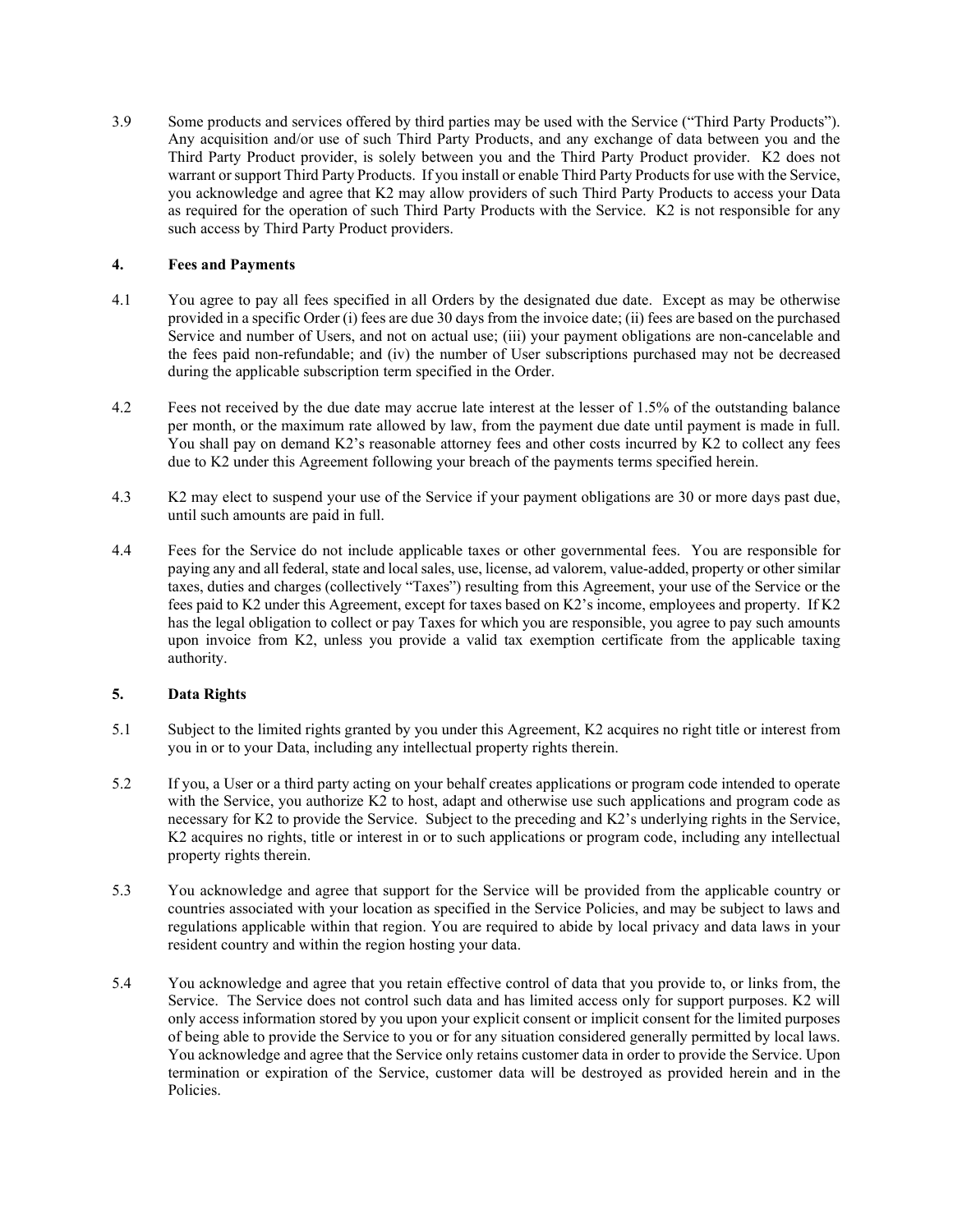- 5.5 You acknowledge and agree that data crossing national or regional borders may be subject to the local laws and requirements of the destination country or region.
- 5.6 In order to fulfill requirements from various data protection and data privacy agencies within multiple countries, customers are required to disclose to K2 and to classify the general type of data that they will be storing or using within the Service, and if they plan to host sensitive data. Some examples of such data include: medical data, employee records, tax records, biometric/genetic data, or other similarly sensitive data.

### **6. Confidential Information**

- 6.1 "Confidential Information" means all information disclosed by a party ("Disclosing Party") to the other party ("Receiving Party"), whether orally or in writing, that is designated as confidential or that reasonably should be understood to be confidential given the nature of the information and the circumstances of disclosure. Your Confidential Information includes Your Data; K2 Confidential Information includes the Service; and Confidential Information of each party includes the terms and conditions of this Agreement and all Orders (including pricing), as well as business and marketing plans, technology and technical information, product plans and designs, and business processes disclosed by such party. However, Confidential Information does not include any information that (i) is or becomes generally known to the public without breach of any obligation owed to the Disclosing Party, (ii) was known to the Receiving Party prior to its disclosure by the Disclosing Party without breach of any obligation owed to the Disclosing Party, (iii) is received from a third party without breach of any obligation owed to the Disclosing Party, or (iv) was independently developed by the Receiving Party.
- 6.2 The Receiving Party will use the same degree of care that it uses to protect the confidentiality of its own confidential information of like kind (but not less than reasonable care) (i) not to use any Confidential Information of the Disclosing Party for any purpose outside the scope of this Agreement, and (ii) except as otherwise authorized by the Disclosing Party in writing, to limit access to Confidential Information of the Disclosing Party to those of its and its Affiliates' employees and contractors who need that access for purposes consistent with this Agreement and who have signed confidentiality agreements with the Receiving Party containing protections no less stringent than those herein. Neither party will disclose the terms of this Agreement or any Order to any third party other than its Affiliates, legal counsel and accountants without the other party's prior written consent, provided that a party that makes any such disclosure to its Affiliate, legal counsel or accountants will remain responsible for such Affiliate's, legal counsel's or accountant's compliance with this Section.
- 6.3 The Receiving Party may disclose Confidential Information of the Disclosing Party to the extent compelled by law to do so, provided the Receiving Party gives the Disclosing Party prior notice of the compelled disclosure (to the extent legally permitted) and reasonable assistance, at the Disclosing Party's expense, if the Disclosing Party wishes to contest the disclosure. If the Receiving Party is compelled by law to disclose the Disclosing Party's Confidential Information as part of a civil proceeding to which the Disclosing Party is a party, and the Disclosing Party is not contesting the disclosure, the Disclosing Party will reimburse the Receiving Party for its reasonable cost of compiling and providing secure access to that Confidential Information.
- 6.4 If you, including Users, provide K2 with any suggestions, comments, functionality requests or other feedback regarding the Service, K2 shall be free to use and incorporate such communications as it sees fit, entirely without obligation or restriction of any kind.

## **7. Warranty**

- 7.1 K2 warrants that while you are subscribed to the Service, the Service shall function in material respects as described in the Documentation for the Service.
- 7.2 For any breach of the above warranties, your exclusive remedy and K2's entire liability shall be, at K2's discretion, the correction of errors in the Service that cause breach of the warranty, or if K2 cannot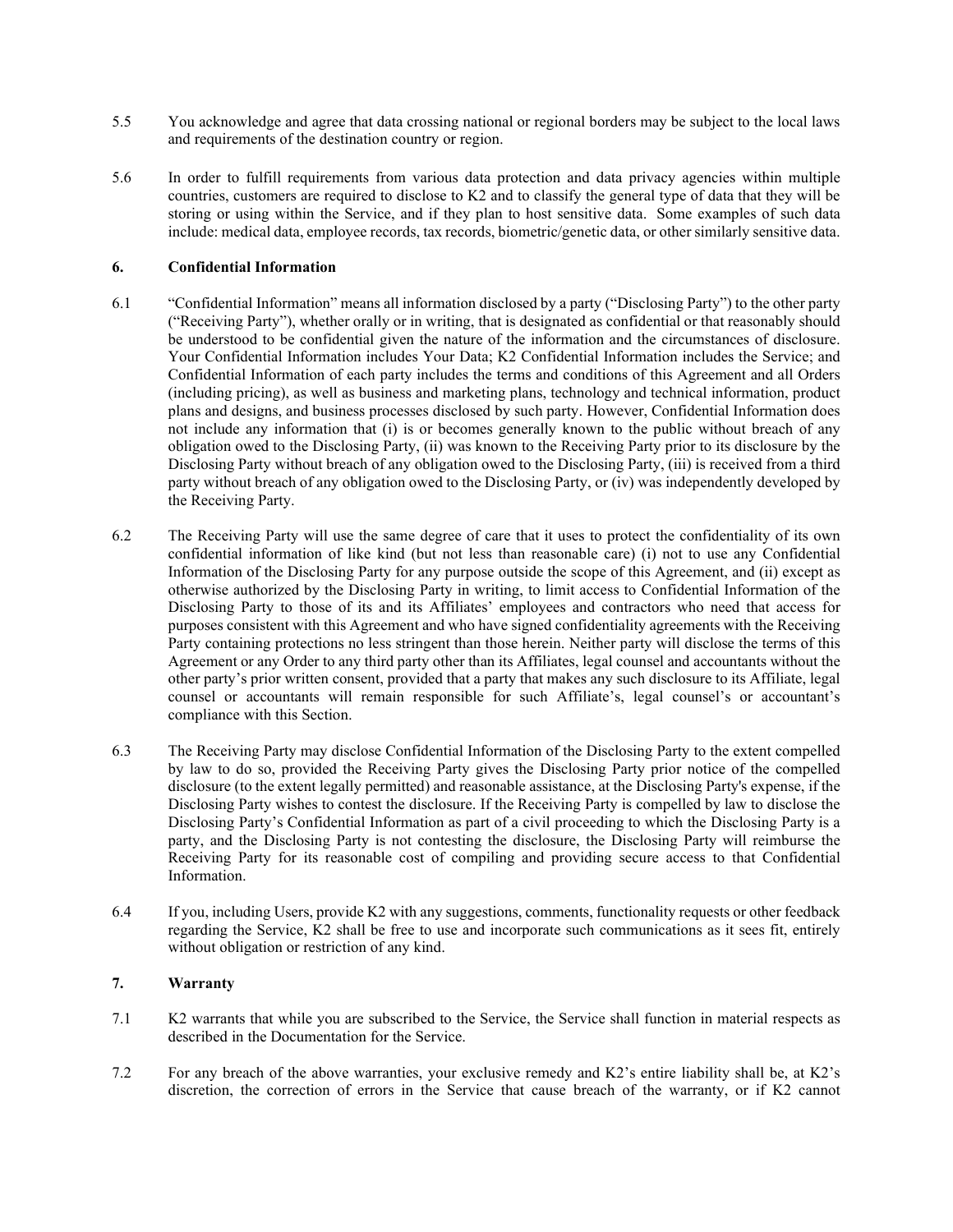substantially correct such breach, K2 may terminate your use of the Service and refund to you any prepaid fees covering the remainder of the Service subscription term after the effective date of termination.

7.3 K2 DOES NOT WARRANT OR GUARANTEE THAT THE SERVICE WILL MEET YOUR REQUIREMENTS, WILL OPERATE ERROR-FREE OR UNINTERRUPTED OR THAT K2 WILL CORRECT ALL ERRORS IN THE SERVICE. TO THE EXTENT PERMITTED BY LAW, THESE WARRANTIES ARE EXCLUSIVE AND K2 EXPRESSLY DISCLAIMS ANY EXPRESS OR IMPLIED WARRANTIES OR CONDITIONS, INCLUDING WARRANTIES OR CONDITIONS OF MERCHANTABILITY, TITLE, NON-INFRINGEMENT, QUALITY AND FITNESS FOR A PARTICULAR PURPOSE.

## **8. Indemnification**

- 8.1 Subject to the terms specified herein, K2 will defend, indemnify and hold you harmless against any claims that the Service as used by you according to this Agreement, the applicable Order and the documentation for the Service infringes a third party's intellectual property rights.
- 8.2 Subject to the terms specified herein, you will defend, indemnify and hold K2 harmless against: (a) any claims or actions by any third party (including any of your customers) in connection with your Data or your use of the Service, except with respect to matters which are covered by K2's indemnification obligations as provided above; and (b) any loss or damage arising from any of your agents or contractors with respect to the Service for which you are responsible under this Agreement.
- 8.3 If any action shall be brought against either party in respect to which indemnity may be sought from the other pursuant to the provisions of this Section, the indemnified party shall promptly notify the indemnifying party in writing, not later than 30 days after the indemnified party receives notice of the claim, specifying the nature of the action and the total monetary amount sought or other such relief as is sought therein. The indemnified party shall cooperate with the indemnifying party in all reasonable respects in connection with the defense of any such action. The indemnifying party will have sole control over the defense and settlement of the action
- 8.4 If K2 believes or it is determined that the Service may violate a third party's intellectual property rights, K2 may choose in its discretion to: (a) modify the Service to be non-infringing; (b) obtain a license for you to allow for your continued use of the Service; or (c) terminate your subscription to the Service and refund to you any prepaid fees covering the remainder of the Service subscription term after the effective date of termination.
- 8.5 K2 has no obligation to indemnify, defend or hold you harmless: (a) if the Service is altered or modified by you or anyone else authorized by you other than K2, or used outside the scope of use identified in the Service documentation, the applicable Order or this Agreement; (b) to the extent that an infringement claim is based upon any software, design, specification, instruction, data or other material not furnished by K2; or (c) to the extent an infringement claim is based upon the combination of the Service with any products or services not provided to you by K2.
- 8.6 This Section provides the parties' exclusive remedies and liabilities for any type of claim or damages described in this Section.

## **9. Limitation of Liability**

NEITHER PARTY SHALL BE LIABLE FOR ANY INDIRECT, INCIDENTAL, SPECIAL, PUNITIVE OR CONSEQUENTIAL DAMAGES, OR ANY LOSS OF PROFITS, REVENUE, DATA OR DATA USE, ARISING FROM THIS AGREEMENT OR FROM THE USE OF OR INABILITY TO USE THE SERVICE, EVEN IF SUCH PARTY HAS BEEN ADVISED OF THE POSSIBILITY OF SUCH DAMAGES. K2'S MAXIMUM LIABILITY FOR ANY DAMAGES ARISING OUT OF OR RELATED TO THIS AGREEMENT OR THE USE OF THE SERVICE, WHETHER IN CONTRACT OR TORT, OR OTHERWISE, SHALL BE LIMITED TO THE FEES PAID BY YOU TO K2 UNDER THIS AGREEMENT.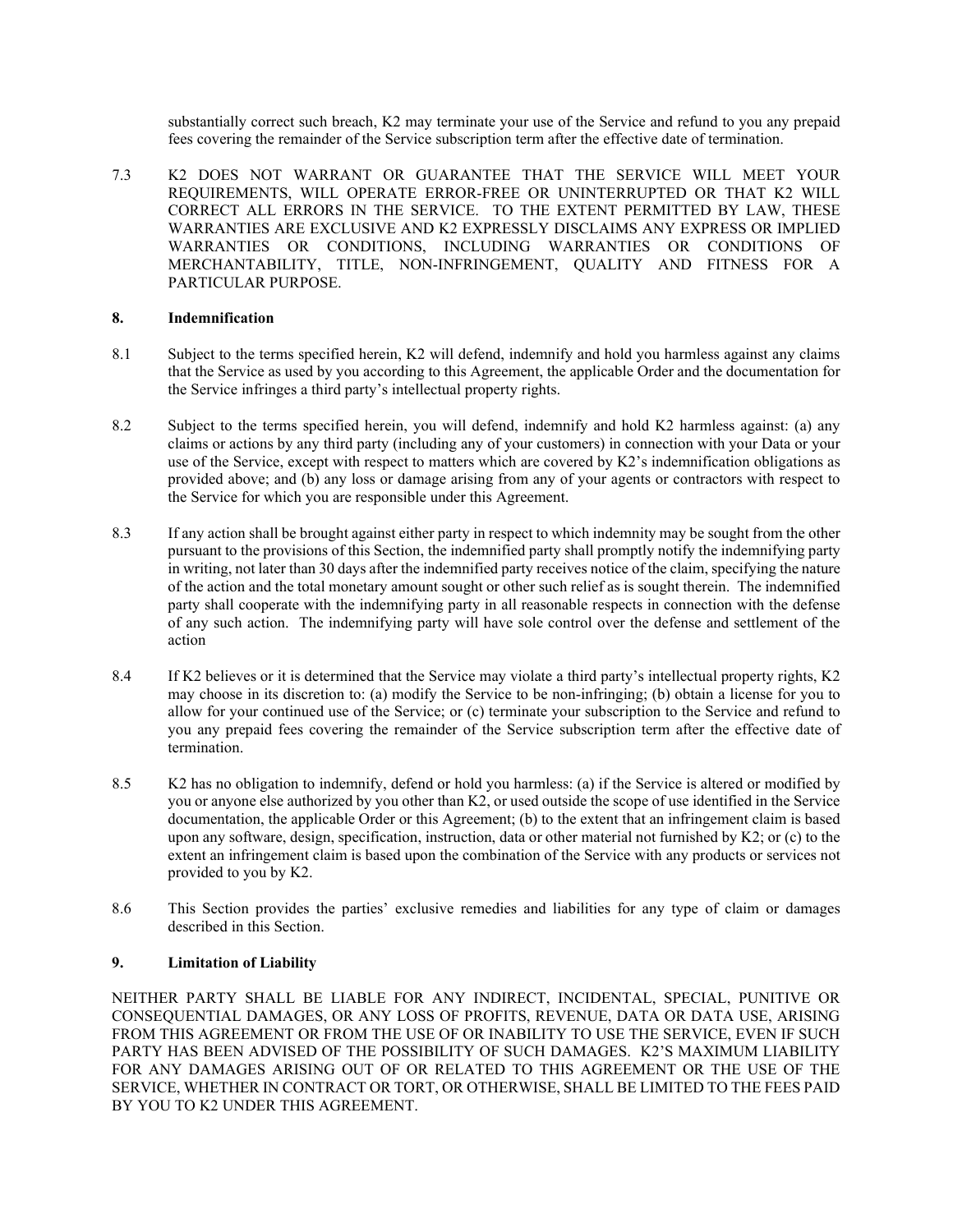#### **10. Term and Termination**

- 10.1 This Agreement commences on the date you accept it and continues until all User subscriptions granted under this Agreement have expired or been terminated. If you use the Service for a free trial and do not purchase a subscription before then end of the trial period, this Agreement will automatically terminate at the end of the trial period.
- 10.2 User subscriptions for the Service purchased by you commence on the start date specified in the applicable Order and continue for the specified subscription term. Except as may be otherwise specified in the applicable Order, all User subscriptions shall automatically renew for one year, unless either party gives the other notice of non-renewal at least 30 days before the end of the then-current subscription term. The fees due for such renewed User subscriptions shall be the same as those due for the previous annual term, unless K2 has already provided notice of a fee increase at least 30 days before the end of such previous annual term, in which case the fee increase shall be effective upon the renewal and thereafter.
- 10.3 If either party breaches a material term of this Agreement and fails to correct the breach within 30 days of written notice specifying the breach, the other party may terminate this Agreement. Either party may also terminate this Agreement immediately by written notice if the other party becomes insolvent or bankrupt or enters into any arrangement or composition with its creditors or if a receiver, trustee or administrator is appointed to operate or otherwise direct such party's business or assets.
- 10.4 Upon any termination by you for uncured breach by K2, K2 shall refund any prepaid unused fees covering the remainder of the term of all User subscriptions after the effective date of termination. Upon any termination by K2 for uncured breach by you, you shall pay any unpaid fees covering the remainder of the term of all Orders after the effective date of termination. In no event shall any termination relieve you of the obligation to pay any fees payable to K2 prior to the effective date of termination.
- 10.5 K2 will maintain your Data in the Service 30 days after the effective date of termination of your subscription. After such 30 day period, K2 will have no obligation to maintain any of your Data.
- 10.6 Provisions of this Agreement which survive termination or expiration include those relating to limitation of liability, infringement indemnity, payment and others which by their nature are intended to survive.

## **11. General**

- 11.1 All notices and requests in connection with this Agreement shall be deemed given as of the day they are received either by messenger, delivery service, or in the U.S. mail, postage prepaid, certified or registered, return receipt requested. Billing-related notices to you shall be addressed to the applicable billing contact as designated by you. All other notices to you shall be addressed to the applicable contact for the Service as designated by you. By accepting this Agreement, you explicitly agree K2 is permitted to send you future electronic communications regarding K2 products, services and other offerings.
- 11.2 The parties are independent contractors under this Agreement. Neither party shall act, and shall not be deemed as, an agent for the other, nor shall either party have any right or power hereunder to act for or to bind the other in any respect. Notwithstanding anything to the contrary, this Agreement shall not be deemed to create any employer-employee, agency, franchise, joint venture or partnership relationship between the parties.
- 11.3 You may not assign this Agreement or any portion thereof to any third party unless K2 expressly consents to such assignment in writing, such consent not to be unreasonably withheld. For purposes of this Agreement, a merger, consolidation or other corporate reorganization or a transfer or sale of a controlling interest in your stock, or all or substantially all of its assets, shall be deemed to be an assignment. K2 will have the right to assign this Agreement and/or any portion thereof as K2 may deem appropriate. This Agreement will inure to the benefit of and be binding upon the parties, their successors, administrators, heirs and permitted assigns.